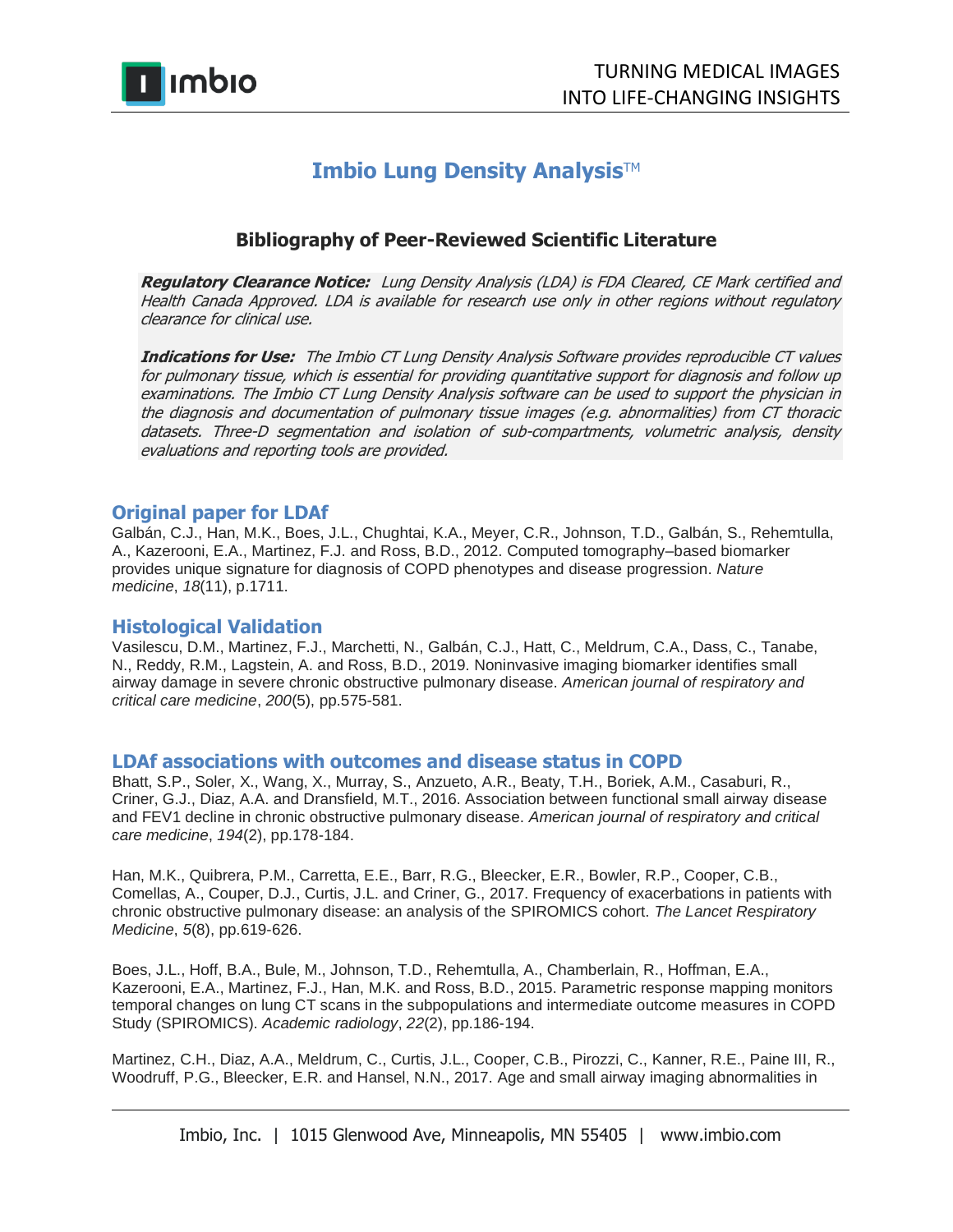

subjects with and without airflow obstruction in SPIROMICS. *American journal of respiratory and critical care medicine*, *195*(4), pp.464-472.

Pompe, E., Galbán, C.J., Ross, B.D., Koenderman, L., Nick, H.T., Postma, D.S., van den Berge, M., de Jong, P.A., Lammers, J.W.J. and Hoesein, F.A.M., 2017. Parametric response mapping on chest computed tomography associates with clinical and functional parameters in chronic obstructive pulmonary disease. *Respiratory medicine*, *123*, pp.48-55.

Pompe, E., van Rikxoort, E.M., Schmidt, M., Rühaak, J., Estrella, L.G., Vliegenthart, R., Oudkerk, M., de Koning, H.J., van Ginneken, B., de Jong, P.A. and Lammers, J.W.J., 2015. Parametric response mapping adds value to current computed tomography biomarkers in diagnosing chronic obstructive pulmonary disease. *American journal of respiratory and critical care medicine*, *191*(9), pp.1084-1086.

Labaki, W.W., Gu, T., Murray, S., Hatt, C.R., Galbán, C.J., Ross, B.D., Martinez, C.H., Curtis, J.L., Hoffman, E.A., Pompe, E. and Lynch, D.A., 2019. Voxel-wise longitudinal parametric response mapping analysis of chest computed tomography in smokers. *Academic radiology*, *26*(2), pp.217-223.

# **LDAi Original papers**

Müller, N.L., Staples, C.A., Miller, R.R. and Abboud, R.T., 1988. "Density mask": an objective method to quantitate emphysema using computed tomography. *Chest*, *94*(4), pp.782-787.

#### **LDAi Validation**

Gevenois, P.A., De Maertelaer, V., De Vuyst, P., Zanen, J. and Yernault, J.C., 1995. Comparison of computed density and macroscopic morphometry in pulmonary emphysema. *American journal of respiratory and critical care medicine*, *152*(2), pp.653-657.

Madani, A., Zanen, J., De Maertelaer, V. and Gevenois, P.A., 2006. Pulmonary emphysema: objective quantification at multi–detector row CT—comparison with macroscopic and microscopic morphometry. *Radiology*, *238*(3), pp.1036-1043.

Madani, A., De Maertelaer, V., Zanen, J. and Gevenois, P.A., 2007. Pulmonary emphysema: radiation dose and section thickness at multidetector CT quantification—comparison with macroscopic and microscopic morphometry. *Radiology*, *243*(1), pp.250-257.

Gevenois, P.A., Scillia, P., De Maertelaer, V., Michils, A., De Vuyst, P. and Yernault, J.C., 1996. The effects of age, sex, lung size, and hyperinflation on CT lung densitometry. *AJR. American journal of roentgenology*, *167*(5), pp.1169-1173.

Kirby, M., Hatt, C., Obuchowski, N., Humphries, S.M., Sieren, J., Lynch, D.A., Fain, S.B. and QIBA Lung Density Committee, 2020. Inter-and intra-software reproducibility of computed tomography lung density measurements. *Medical physics*, *47*(7), pp.2962-2969.

#### **LDAi associations with outcomes and disease status in COPD**

Ash, S.Y., San José Estépar, R., Fain, S.B., Tal-Singer, R., Stockley, R.A., Nordenmark, L.H., Rennard, S., Han, M.K., Merrill, D., Humphries, S.M. and Diaz, A.A., 2021. Relationship between Emphysema Progression at CT and Mortality in Ever-Smokers: Results from the COPDGene and ECLIPSE Cohorts. *Radiology*, *299*(1), pp.222-231.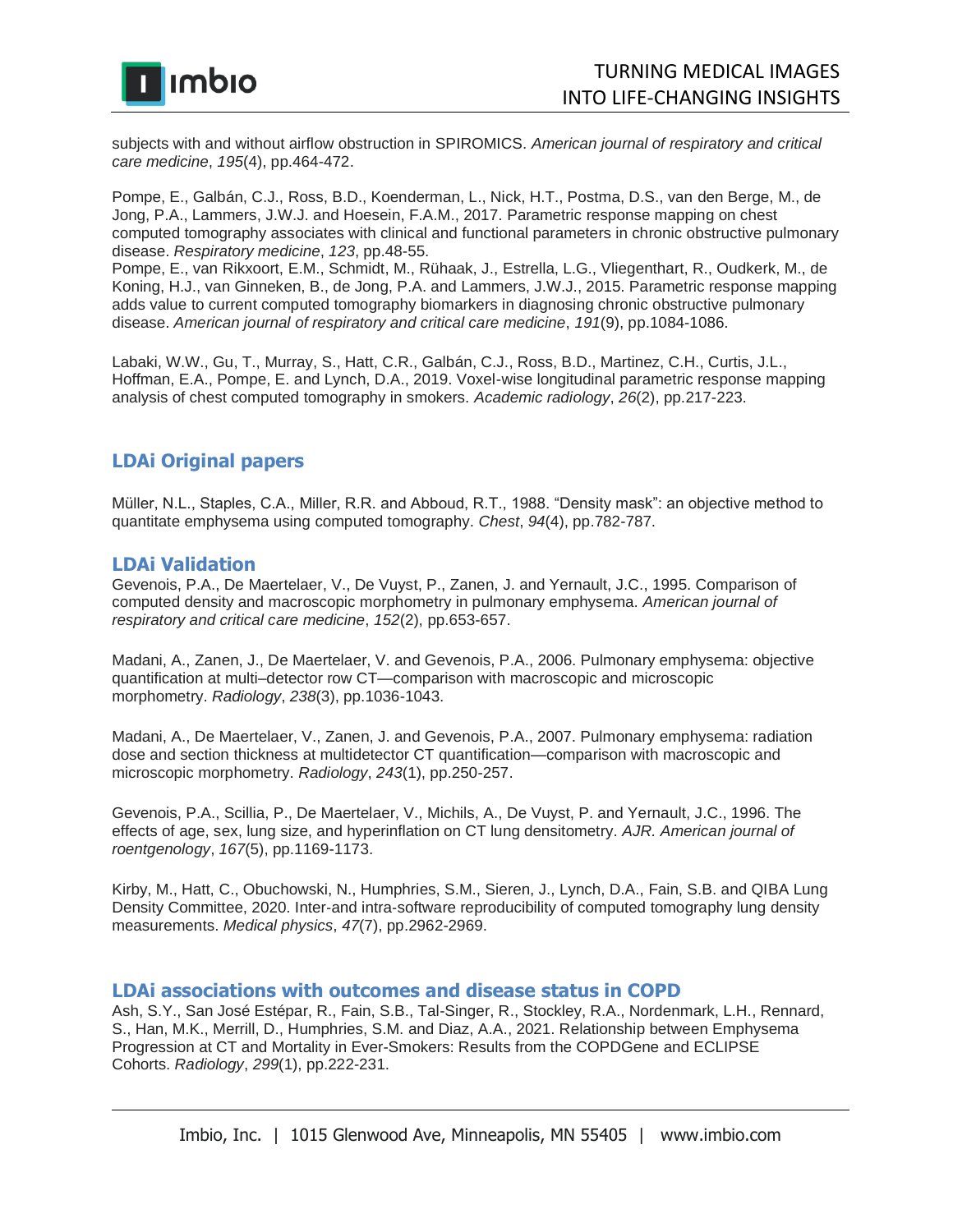

# **LDAi in lung cancer screening**

Labaki, W.W., Xia, M., Murray, S., Hatt, C.R., Al-Abcha, A., Ferrera, M.C., Meldrum, C.A., Keith, L.A., Galbán, C.J., Arenberg, D.A. and Curtis, J.L., 2021. Quantitative emphysema on low-dose CT Imaging of the chest and risk of lung cancer and airflow obstruction: an analysis of the National Lung Screening Trial. *Chest*, *159*(5), pp.1812-1820.

Hatt, C.R., Oh, A.S., Obuchowski, N.A., Charbonnier, J.P., Lynch, D.A. and Humphries, S.M., 2021. Comparison of CT Lung Density Measurements between Standard Full-Dose and Reduced-Dose Protocols. *Radiology: Cardiothoracic Imaging*, *3*(2), p.e200503.

Steiger, D., Siddiqi, M.F., Yip, R., Yankelevitz, D.F., Henschke, C.I., Jirapatnakul, A., Flores, R., Wolf, A., Libby, D.M., Smith, J.P. and Pasmantier, M., 2021. The importance of low-dose CT screening to identify emphysema in asymptomatic participants with and without a prior diagnosis of COPD. *Clinical imaging*, *78*, pp.136-141.